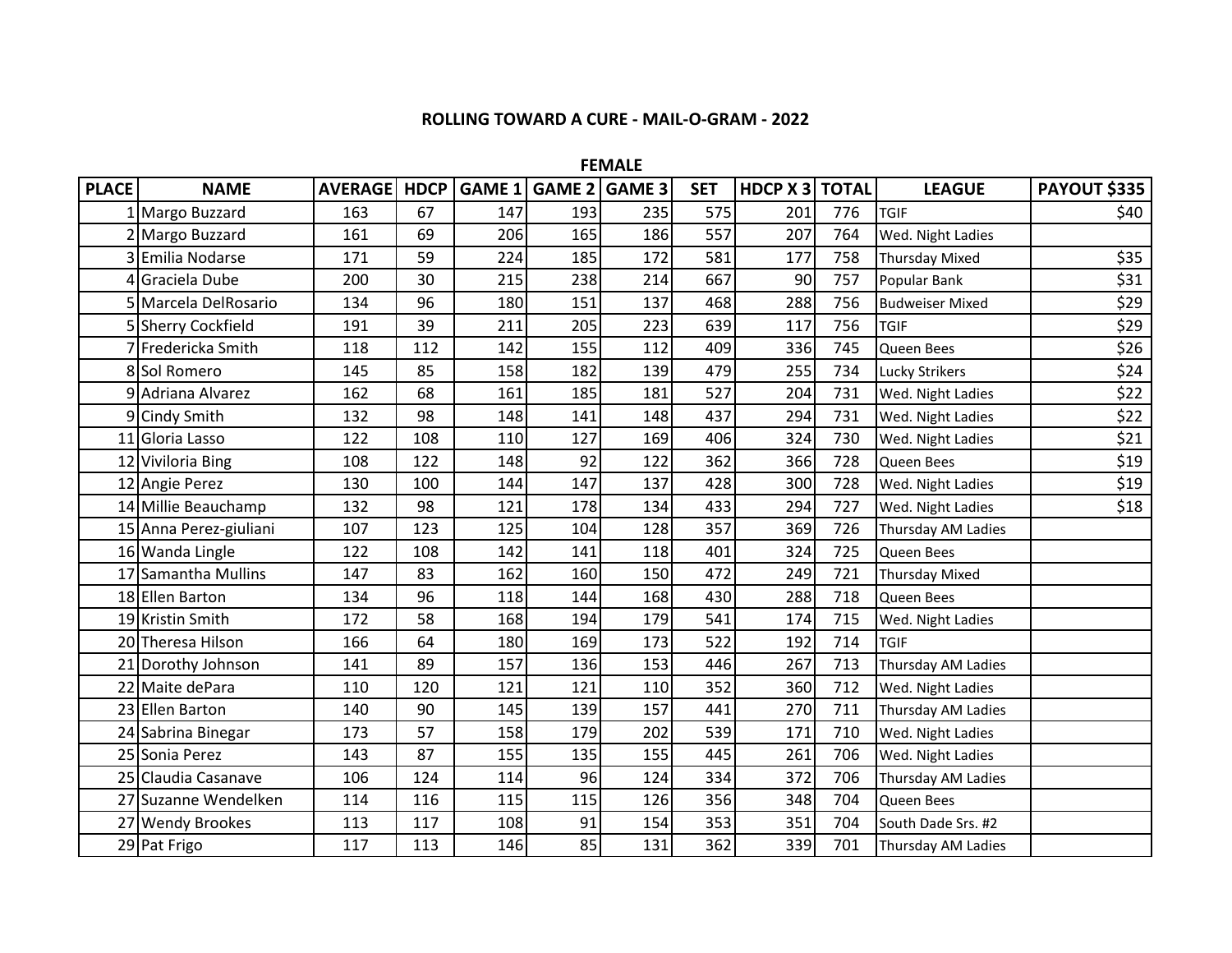| 30 Mireya Gomez                | 175 | 55  | 149 | 188 | 192 | 529 | 165 | 694 | Wed. Night Ladies      |  |
|--------------------------------|-----|-----|-----|-----|-----|-----|-----|-----|------------------------|--|
| 30 Earline Merritt             | 149 | 81  | 160 | 118 | 173 | 451 | 243 | 694 | Thursday AM Ladies     |  |
| 32 Sabrina Binegar             | 178 | 52  | 177 | 190 | 170 | 537 | 156 | 693 | Monday Hdcp Classic    |  |
| 33 Destiny Robbins             | 170 | 60  | 158 | 171 | 182 | 511 | 180 | 691 | <b>Thursday Mixed</b>  |  |
| 34 Michelle Crowley            | 141 | 89  | 141 | 127 | 155 | 423 | 267 | 690 | <b>Budweiser Mixed</b> |  |
| 34 Mireya Gomez                | 174 | 56  | 131 | 188 | 203 | 522 | 168 | 690 | Lucky Strikers         |  |
| 36 Angie Toffoli               | 138 | 92  | 186 | 124 | 100 | 410 | 276 | 686 | <b>Budweiser Mixed</b> |  |
| 36 Sol Garcia                  | 145 | 85  | 155 | 131 | 145 | 431 | 255 | 686 | Wed. Night Ladies      |  |
| 36 Maria Lopez                 | 157 | 73  | 169 | 153 | 145 | 467 | 219 | 686 | Lucky Strikers         |  |
| 36 Darlene Miranda             | 171 | 59  | 167 | 171 | 171 | 509 | 177 | 686 | Lucky Strikers         |  |
| 40 Betty Frankhouser           | 117 | 113 | 95  | 116 | 134 | 345 | 339 | 684 | Queen Bees             |  |
| 40 Patty Nevers                | 171 | 59  | 164 | 173 | 170 | 507 | 177 | 684 | Wed. Night Ladies      |  |
| 42 Rosi Mendez                 | 195 | 35  | 198 | 191 | 189 | 578 | 105 | 683 | Lucky Strikers         |  |
| 43 Suzanne Mullins             | 151 | 79  | 167 | 130 | 146 | 443 | 237 | 680 | Thursday Mixed         |  |
| 44 Elizabeth Lassman           | 181 | 49  | 196 | 129 | 207 | 532 | 147 | 679 | Wed. Nite Turkeys      |  |
| 45 Betty Rotolante             | 134 | 96  | 148 | 112 | 130 | 390 | 288 | 678 | Queen Bees             |  |
| 45 Susan Best-Rodriguez        | 144 | 86  | 119 | 148 | 153 | 420 | 258 | 678 | Wed. Nite Turkeys      |  |
| 47 Sylvia Pilot                | 153 | 77  | 138 | 139 | 168 | 445 | 231 | 676 | Thursday AM Ladies     |  |
| 48 Donna DeBarge               | 144 | 86  | 147 | 132 | 138 | 417 | 258 | 675 | <b>Thursday Mixed</b>  |  |
| 49 Millie Beauchamp            | 137 | 93  | 138 | 131 | 123 | 392 | 279 | 671 | Thursday AM Ladies     |  |
| 49 Peggy Guest                 | 149 | 81  | 118 | 139 | 171 | 428 | 243 | 671 | Thursday AM Ladies     |  |
| 51 Erin Salinetro              | 187 | 43  | 146 | 217 | 176 | 539 | 129 | 668 | <b>TGIF</b>            |  |
| 52 Betty Phillips              | 106 | 124 | 90  | 103 | 100 | 293 | 372 | 665 | Thursday AM Ladies     |  |
| 53 Peggy Guest                 | 151 | 79  | 138 | 129 | 159 | 426 | 237 | 663 | Wed. Night Ladies      |  |
| 53 Sylvia Pilot                | 142 | 88  | 161 | 113 | 125 | 399 | 264 | 663 | Wed. Night Ladies      |  |
| 55 Joanne Graham               | 119 | 111 | 104 | 91  | 134 | 329 | 333 | 662 | Queen Bees             |  |
| 56 Earline Merritt             | 149 | 81  | 114 | 172 | 128 | 414 | 243 | 657 | Queen Bees             |  |
| 57 Florence Joseph             | 138 | 92  | 119 | 132 | 129 | 380 | 276 | 656 | Queen Bees             |  |
| 58 Suzanne Wendelken           | 112 | 118 | 98  | 101 | 102 | 301 | 354 | 655 | Thursday AM Ladies     |  |
| 59 Christine Pascual=Fernandez | 139 | 91  | 108 | 105 | 164 | 377 | 273 | 650 | SNL                    |  |
| 60 Graciela Dube               | 203 | 27  | 161 | 201 | 203 | 565 | 81  | 646 | Mike's Pro Shop Trio   |  |
| 61 Sylvia Pilot                | 149 | 81  | 134 | 144 | 123 | 401 | 243 | 644 | Queen Bees             |  |
| 62 Verna Ashley                | 156 | 74  | 128 | 133 | 160 | 421 | 222 | 643 | Thursday AM Ladies     |  |
| 63 Dorothy Johnson             | 144 | 86  | 132 | 133 | 118 | 383 | 258 | 641 | Queen Bees             |  |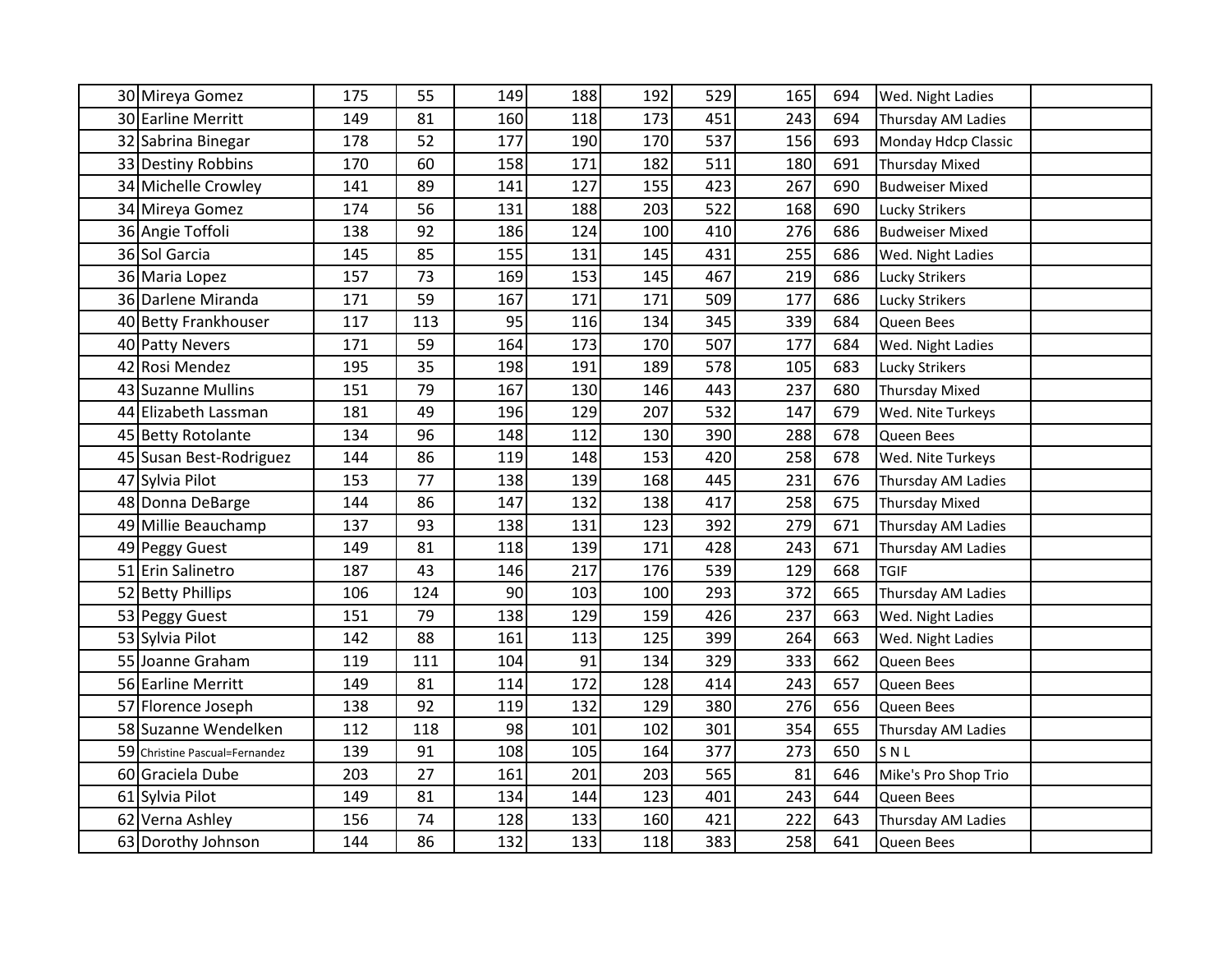|              | 64 Juanita Jones     | 119            | 111         | 94            | 100           | 97          | 291        | 333            | 624 | Queen Bees             |                     |
|--------------|----------------------|----------------|-------------|---------------|---------------|-------------|------------|----------------|-----|------------------------|---------------------|
|              | 65 Yei Alayo         | 200            | 30          | 179           | 140           | 206         | 525        | 90             | 615 | <b>Lucky Strikers</b>  |                     |
|              | 66 Maria Lopez       | 152            | 78          | 116           | 142           | 116         | 374        | 234            | 608 | Wed. Nite Turkeys      |                     |
|              | 67 Charlene Richards | 149            | 81          | 117           | 111           | 133         | 361        | 243            | 604 | Wed. Night Ladies      |                     |
|              |                      |                |             |               |               | <b>MALE</b> |            |                |     |                        |                     |
| <b>PLACE</b> | <b>NAME</b>          | <b>AVERAGE</b> | <b>HDCP</b> | <b>GAME 1</b> | GAME 2 GAME 3 |             | <b>SET</b> | HDCP X 3 TOTAL |     | <b>LEAGUE</b>          | <b>PAYOUT \$365</b> |
|              | 1 Carlos Tijero      | 190            | 40          | 259           | 207           | 256         | 722        | 120            | 842 | South Dade Seniors #1  | \$43                |
|              | 2 Irwing Morillo     | 173            | 57          | 205           | 246           | 213         | 664        | 171            | 835 | Lucky Strikers         | \$38                |
|              | 3 Charlie Forero     | 242            | $\mathbf 0$ | 277           | 290           | 235         | 802        | $\overline{0}$ | 802 | <b>Budweiser Mixed</b> | \$33                |
|              | 3 Christopher Armas  | 176            | 54          | 189           | 244           | 207         | 640        | 162            | 802 | <b>TGIF</b>            | \$33                |
| 5            | Raul Chavaz          | 167            | 63          | 155           | 224           | 223         | 602        | 189            | 791 | <b>Budweiser Mixed</b> | \$29                |
|              | 6 Wilfredo Berrios   | 211            | 19          | 265           | 219           | 248         | 732        | 57             | 789 | <b>Thursday Mixed</b>  | \$26                |
|              | 7 Ryan Toffoli       | 227            | 3           | 278           | 256           | 238         | 772        | 9              | 781 | <b>Budweiser Mixed</b> | \$25                |
|              | 8 Jose Estevez       | 197            | 33          | 267           | 192           | 216         | 675        | 99             | 774 | Monday Hdcp. Classic   | \$23                |
| 9            | Connor Pipho         | 224            | 6           | 247           | 235           | 269         | 751        | 18             | 769 | <b>TGIF</b>            | \$21                |
|              | 10 Carlos Gonzalez   | 173            | 57          | 202           | 179           | 213         | 594        | 171            | 765 | <b>Budweiser Mixed</b> | \$20                |
|              | 10 Duglas Uzcategui  | 135            | 95          | 174           | 158           | 148         | 480        | 285            | 765 | <b>Budweiser Mixed</b> | \$20                |
|              | 12 Joshua Burstein   | 192            | 38          | 235           | 191           | 223         | 649        | 114            | 763 | <b>Lucky Strikers</b>  | \$19                |
|              | 13 Henry Brezniak    | 213            | 17          | 258           | 196           | 257         | 711        | 51             | 762 | Popular Bank           | \$18                |
|              | 14 Edgar Berdeguer   | 222            | 8           | 244           | 234           | 258         | 736        | 24             | 760 | Popular Bank           | \$17                |
|              | 15 Danny Miller      | 153            | 77          | 158           | 194           | 171         | 523        | 231            | 754 | South Dade Seniors #1  |                     |
|              | 16 Andres Galmez     | 208            | 22          | 246           | 231           | 209         | 686        | 66             | 752 | Lucky Strikers         |                     |
|              | 17 Henry Gonzalez    | 187            | 43          | 204           | 212           | 206         | 622        | 129            | 751 | Monday Hdcp. Classic   |                     |
|              | 18 Don DeLeon        | 205            | 25          | 257           | 205           | 211         | 673        | 75             | 748 | South Dade Seniors #2  |                     |
|              | 19 Irwing Morillo    | 170            | 60          | 174           | 203           | 190         | 567        | 180            | 747 | <b>Budweiser Mixed</b> |                     |
|              | 20 Rolando Medina    | 194            | 36          | 221           | 196           | 215         | 632        | 108            | 740 | <b>Thursday Mixed</b>  |                     |
|              | 21 Luis Uzcategui    | 136            | 94          | 135           | 153           | 167         | 455        | 282            | 737 | <b>Budweiser Mixed</b> |                     |
|              | 21 Agustin Lopez     | 168            | 62          | 198           | 179           | 174         | 551        | 186            | 737 | Wed. Nite Turkeys      |                     |
|              | 23 Ed Koconis        | 217            | 13          | 240           | 215           | 241         | 696        | 39             | 735 | Popular Bank           |                     |
|              | 24 George Litwin     | 222            | 8           | 236           | 227           | 246         | 709        | 24             | 733 | South Dade Seniors #1  |                     |
|              | 25 Roberto Perez     | 188            | 42          | 200           | 188           | 213         | 601        | 126            | 727 | <b>Thursday Mixed</b>  |                     |
|              | 26 Mel Ordonez       | 149            | 81          | 109           | 170           | 203         | 482        | 243            | 725 | <b>Thursday Mixed</b>  |                     |
|              | 27 Oscar Mendez      | 210            | 20          | 202           | 246           | 216         | 664        | 60             | 724 | Popular Bank           |                     |
|              | 28 Vaughn Sarkissian | 173            | 57          | 179           | 192           | 181         | 552        | 171            | 723 | <b>TGIF</b>            |                     |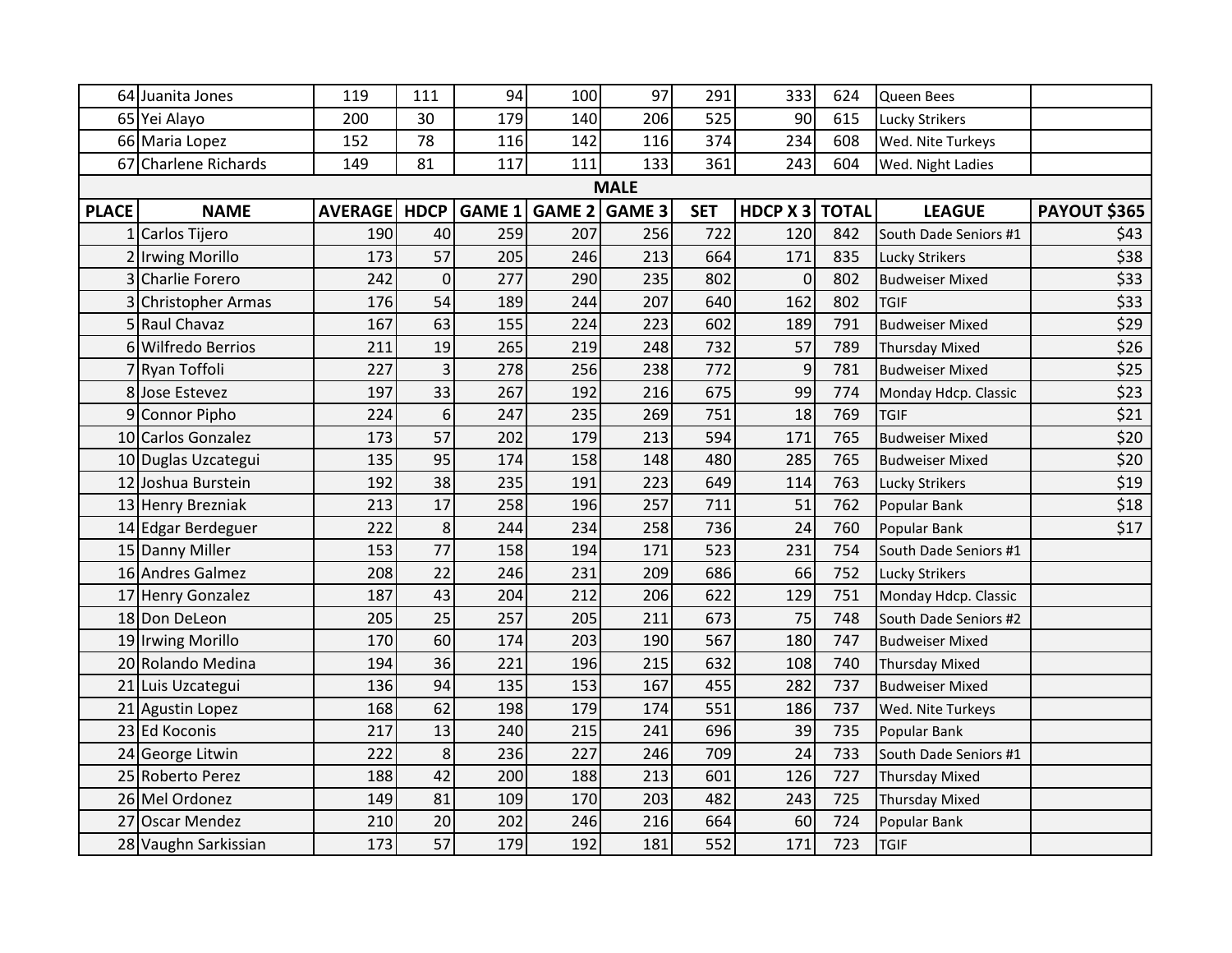| 29 Julian Herradon   | 218 | 12              | 231 | 256 | 194 | 681 | 36               | 717 | Popular Bank           |
|----------------------|-----|-----------------|-----|-----|-----|-----|------------------|-----|------------------------|
| 30 Carl Johnson      | 170 | 60              | 216 | 153 | 166 | 535 | 180              | 715 | South Dade Seniors #1  |
| 31 Shane Nevers      | 228 | $\overline{2}$  | 220 | 212 | 276 | 708 | $6 \overline{6}$ | 714 | Wed. Nite Turkeys      |
| 32 Carlos Caro       | 208 | 22              | 233 | 213 | 200 | 646 | 66               | 712 | Popular Bank           |
| 32 Bill Spann Jr.    | 143 | 87              | 159 | 132 | 160 | 451 | 261              | 712 | <b>TGIF</b>            |
| 34 Richard Rump      | 203 | 27              | 216 | 192 | 222 | 630 | 81               | 711 | South Dade Seniors #2  |
| 34 Rob Stadmire      | 217 | 13              | 216 | 256 | 200 | 672 | 39               | 711 | <b>TGIF</b>            |
| 34 Rey Falcon        | 203 | 27              | 200 | 247 | 183 | 630 | 81               | 711 | Lucky Strikers         |
| 37 Martin Cala       | 174 | 56              | 198 | 174 | 169 | 541 | 168              | 709 | <b>Lucky Strikers</b>  |
| 38 Julio Rosales     | 171 | 59              | 153 | 167 | 211 | 531 | 177              | 708 | South Dade Seniors #2  |
| 38 Roger Rodriguez   | 153 | 77              | 120 | 214 | 143 | 477 | 231              | 708 | Wed. Nite Turkeys      |
| 40 Armando Fernandez | 202 | 28              | 224 | 180 | 215 | 619 | 84               | 703 | SNL                    |
| 41 Larry Robis       | 202 | 28              | 255 | 172 | 191 | 618 | 84               | 702 | Popular Bank           |
| 42 Rodrigo Londono   | 121 | 109             | 135 | 92  | 145 | 372 | 327              | 699 | South Dade Seniors #1  |
| 43 James Ramnanuan   | 174 | 56              | 183 | 216 | 130 | 529 | 168              | 697 | South Dade Seniors #1  |
| 44 Rolando Medina    | 196 | 34              | 208 | 160 | 225 | 593 | 102              | 695 | Monday Hdcp. Classic   |
| 45 Brett Vitols      | 182 | 48              | 204 | 204 | 142 | 550 | 144              | 694 | <b>Thursday Mixed</b>  |
| 46 Henry Lopez       | 166 | 64              | 133 | 149 | 216 | 498 | 192              | 690 | <b>Thursday Mixed</b>  |
| 47 Don DeLeon        | 202 | 28              | 216 | 201 | 187 | 604 | 84               | 688 | South Dade Seniors #1  |
| 48 Noah Malkin       | 152 | 78              | 149 | 166 | 136 | 451 | 234              | 685 | <b>Budweiser Mixed</b> |
| 48 John Roman        | 192 | 38              | 182 | 158 | 231 | 571 | 114              | 685 | South Dade Seniors #2  |
| 50 Arnie Ginsberg    | 176 | $\overline{53}$ | 170 | 181 | 172 | 523 | 159              | 682 | South Dade Seniors #2  |
| 51 Israel Velasco    | 217 | 13              | 213 | 203 | 224 | 640 | 39               | 679 | Popular Bank           |
| 52 Harry Pillot      | 147 | 83              | 132 | 136 | 160 | 428 | 249              | 677 | Wed. Nite Turkeys      |
| 53 Orlando Romero    | 181 | 49              | 158 | 225 | 146 | 529 | 147              | 676 | <b>Lucky Strikers</b>  |
| 54 George Litwin     | 225 | 5               | 196 | 230 | 233 | 659 | 15               | 674 | South Dade Seniors #2  |
| 55 Joe Nevers        | 189 | 41              | 182 | 177 | 190 | 549 | 123              | 672 | Wed. Nite Turkeys      |
| 56 Salvadore Sol     | 165 | 65              | 178 | 150 | 147 | 475 | 195              | 670 | <b>Lucky Strikers</b>  |
| 57 Rolando Medina    | 200 | 30              | 156 | 268 | 155 | 579 | 90               | 669 | Popular Bank           |
| 58 Patrick Gant      | 190 | 40              | 164 | 201 | 183 | 548 | 120              | 668 | <b>TGIF</b>            |
| 59 William Broadfoot | 177 | 53              | 162 | 181 | 165 | 508 | 159              | 667 | South Dade Seniors #2  |
| 60 Steve Pipho       | 172 | 58              | 153 | 171 | 162 | 486 | 174              | 660 | <b>TGIF</b>            |
| 61 Armando Fernandez | 196 | 34              | 200 | 186 | 171 | 557 | 102              | 659 | Wed. Nite Turkeys      |
| 62 Dennis Mann       | 215 | 15              | 186 | 194 | 230 | 610 | 45               | 655 | <b>TGIF</b>            |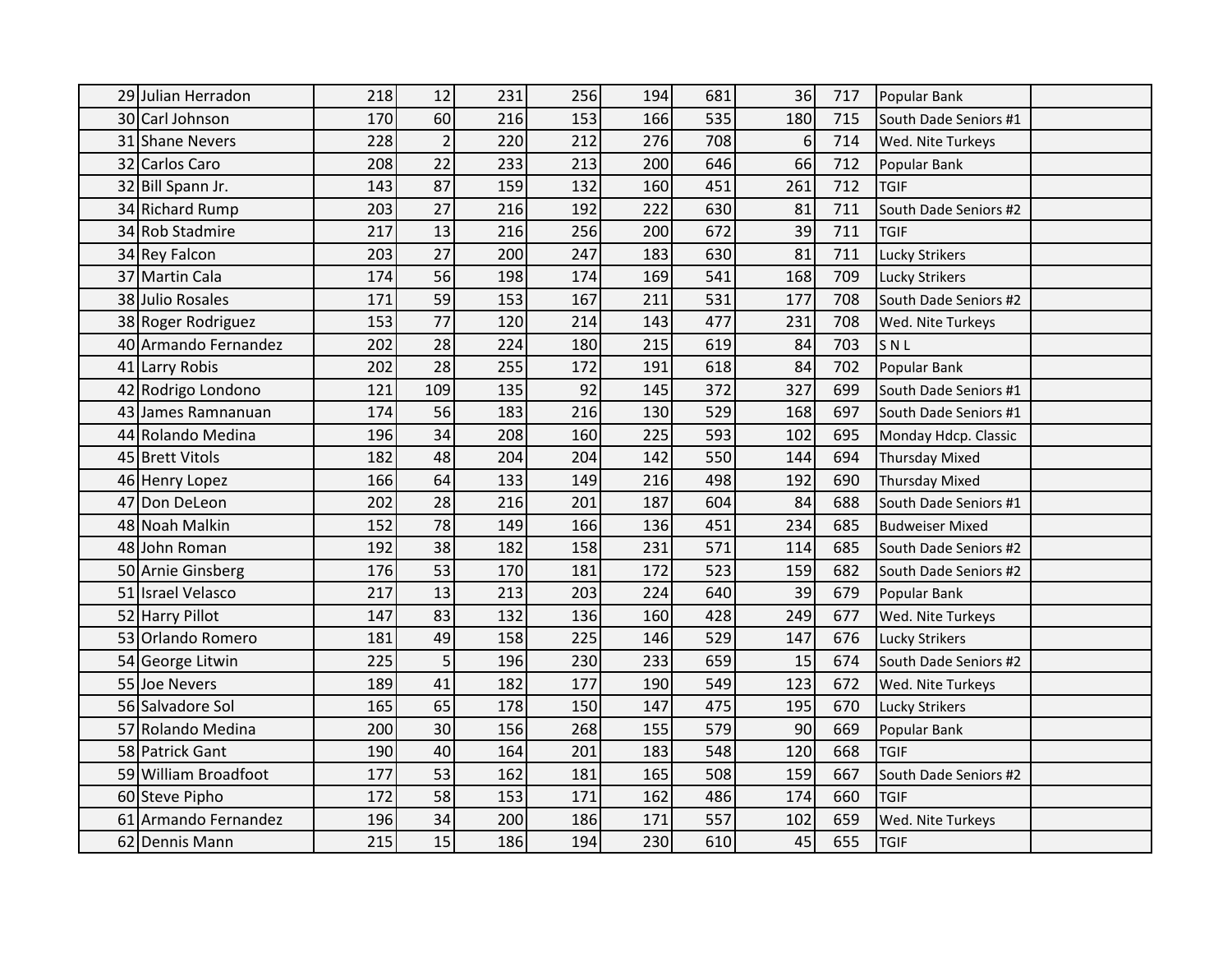|              | 63 Agustin Lopez     | 169            | 61             | 128           | 150           | 177 | 455        | 183        | 638          | Lucky Strikers        |                     |  |  |
|--------------|----------------------|----------------|----------------|---------------|---------------|-----|------------|------------|--------------|-----------------------|---------------------|--|--|
|              | 64 Norman Gant       | 130            | 100            | 116           | 94            | 120 | 330        | 300        | 630          | <b>TGIF</b>           |                     |  |  |
|              | 65 Armando Fernandez | 196            | 34             | 177           | 175           | 172 | 524        | 102        | 626          | Popular Bank          |                     |  |  |
|              | 66 Francisco Nodarse | 177            | 53             | 178           | 140           | 148 | 466        | 159        | 625          | <b>Thursday Mixed</b> |                     |  |  |
|              | 67 Alan Mates        | 151            | 79             | 131           | 117           | 136 | 384        | 237        | 621          | <b>Lucky Strikers</b> |                     |  |  |
|              | 68 Michael Perdomo   | 174            | 56             | 136           | 134           | 175 | 445        | 168        | 613          | <b>Thursday Mixed</b> |                     |  |  |
|              | 69 John Gonzalez     | 207            | 23             | 168           | 178           | 196 | 542        | 69         | 611          | <b>Thursday Mixed</b> |                     |  |  |
|              | 70 Mike Urdaivio     | 202            | 28             | 147           | 169           | 207 | 523        | 84         | 607          | Wed. Nite Turkeys     |                     |  |  |
|              | 70 Jeff Mullins      | 152            | 78             | 142           | 121           | 110 | 373        | 234        | 607          | <b>Thursday Mixed</b> |                     |  |  |
|              | 72 Robert Best       | 160            | 70             | 134           | 129           | 126 | 389        | 210        | 599          | Wed. Nite Turkeys     |                     |  |  |
|              | 73 Shane Nevers      | 223            | $\overline{7}$ | 222           | 193           | 158 | 573        | 21         | 594          | Popular Bank          |                     |  |  |
| <b>YOUTH</b> |                      |                |                |               |               |     |            |            |              |                       |                     |  |  |
| <b>PLACE</b> | <b>NAME</b>          | <b>AVERAGE</b> | <b>HDCP</b>    | <b>GAME 1</b> | GAME 2 GAME 3 |     | <b>SET</b> | HDCP $x_3$ | <b>TOTAL</b> | <b>LEAGUE</b>         | <b>PAYOUT \$125</b> |  |  |
|              | 1 Jayden Nevers      | 87             | 133            | 102           | 119           | 112 | 333        | 399        | 732          | Olympians             | \$45                |  |  |
|              | 2 Dylan Rodriguez    | 73             | 149            | 86            | 104           | 86  | 276        | 447        | 723          | <b>All Stars</b>      | \$28                |  |  |
|              | 3 Fabian Camacho     | 107            | 113            | 119           | 140           | 116 | 375        | 339        | 714          | <b>All Stars</b>      | \$20                |  |  |
|              | 4 Kevin Lasso        | 163            | 57             | 181           | 180           | 180 | 541        | 171        | 712          | <b>All Stars</b>      | \$17                |  |  |
|              | 5 Gillian Pons       | 175            | 45             | 202           | 170           | 199 | 571        | 135        | 706          | <b>All Stars</b>      | \$15                |  |  |
|              | 6 Chris Ferrer       | 197            | 23             | 201           | 223           | 204 | 628        | 69         | 697          | <b>All Stars</b>      |                     |  |  |
|              | 7 Grayson Albarran   | 145            | 75             | 159           | 137           | 174 | 470        | 225        | 695          | Olympians             |                     |  |  |
|              | 8 Joshua Munoz       | 140            | 80             | 163           | 149           | 142 | 454        | 240        | 694          | <b>All Stars</b>      |                     |  |  |
|              | 9 Luca Ordonez       | 116            | 104            | 143           | 126           | 112 | 381        | 312        | 693          | <b>All Stars</b>      |                     |  |  |
|              | 10 Eric Viener       | 201            | 19             | 236           | 207           | 186 | 629        | 57         | 686          | <b>All Stars</b>      |                     |  |  |
|              | 11 Alejandro Johnson | 166            | 54             | 199           | 162           | 156 | 517        | 162        | 679          | <b>All Stars</b>      |                     |  |  |
|              | 12 Lexander Perdomo  | 153            | 67             | 153           | 158           | 163 | 474        | 201        | 675          | <b>All Stars</b>      |                     |  |  |
|              | 13 Alexa Puett       | 163            | 57             | 169           | 149           | 178 | 496        | 171        | 667          | <b>All Stars</b>      |                     |  |  |
|              | 14 Daniel Rodriguez  | 172            | 48             | 167           | 175           | 177 | 519        | 144        | 663          | <b>All Stars</b>      |                     |  |  |
|              | 15 Connor Pipho      | 226            | $\pmb{0}$      | 213           | 247           | 198 | 658        | 0          | 658          | <b>All Stars</b>      |                     |  |  |
|              | 16 Gregory Pons      | 136            | 84             | 117           | 132           | 156 | 405        | 252        | 657          | <b>All Stars</b>      |                     |  |  |
|              | 17 Christian Farfan  | 214            | 6              | 185           | 221           | 223 | 629        | 18         | 647          | <b>All Stars</b>      |                     |  |  |
|              | 18 Isaac Garrido     | 123            | 97             | 129           | 122           | 102 | 353        | 291        | 644          | <b>All Stars</b>      |                     |  |  |
|              | 19 Francisco Nodarse | 157            | 63             | 171           | 143           | 137 | 451        | 189        | 640          | All Stars             |                     |  |  |
|              | 19 Achiellus Perdomo | 111            | 109            | 101           | 112           | 100 | 313        | 327        | 640          | <b>All Stars</b>      |                     |  |  |
|              | 21 Ella Perez        | 164            | 56             | 148           | 168           | 148 | 464        | 168        | 632          | <b>All Stars</b>      |                     |  |  |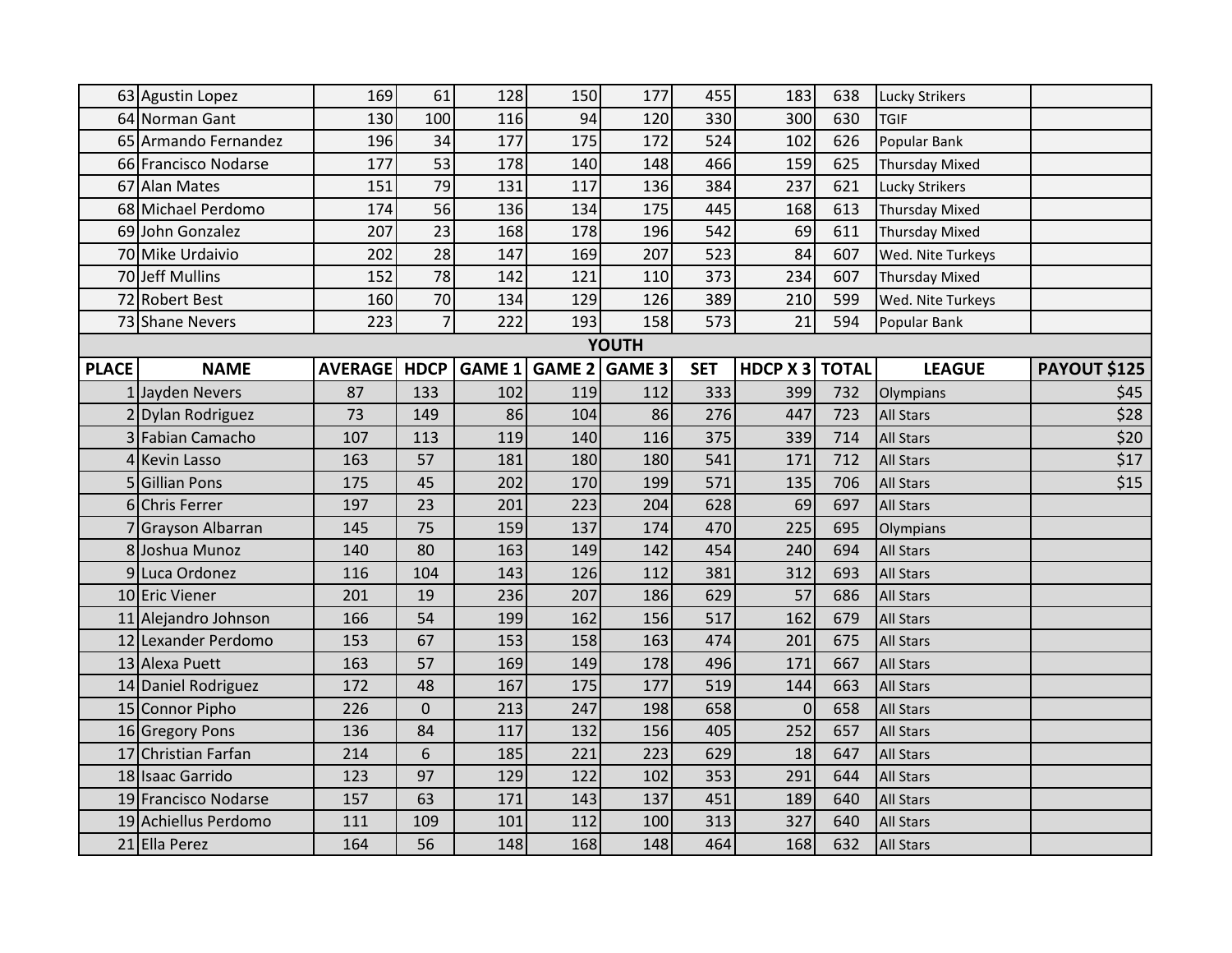| 22 Nicholas Erviti | 163 | 57 | 157 | 1321 | 140  | 429 | 171 | 600 | <b>All Stars</b> |  |
|--------------------|-----|----|-----|------|------|-----|-----|-----|------------------|--|
| 23 Casey Puett     | 214 | O  | 173 | 173  | 211  | 557 | 18  | 575 | <b>All Stars</b> |  |
| 24 Bryan Howard    | 196 | 24 | 161 | 132  | 170I | 463 | 721 | 535 | <b>All Stars</b> |  |
| 25 Tyler Salinetro |     |    |     |      |      |     |     |     | <b>Olympians</b> |  |